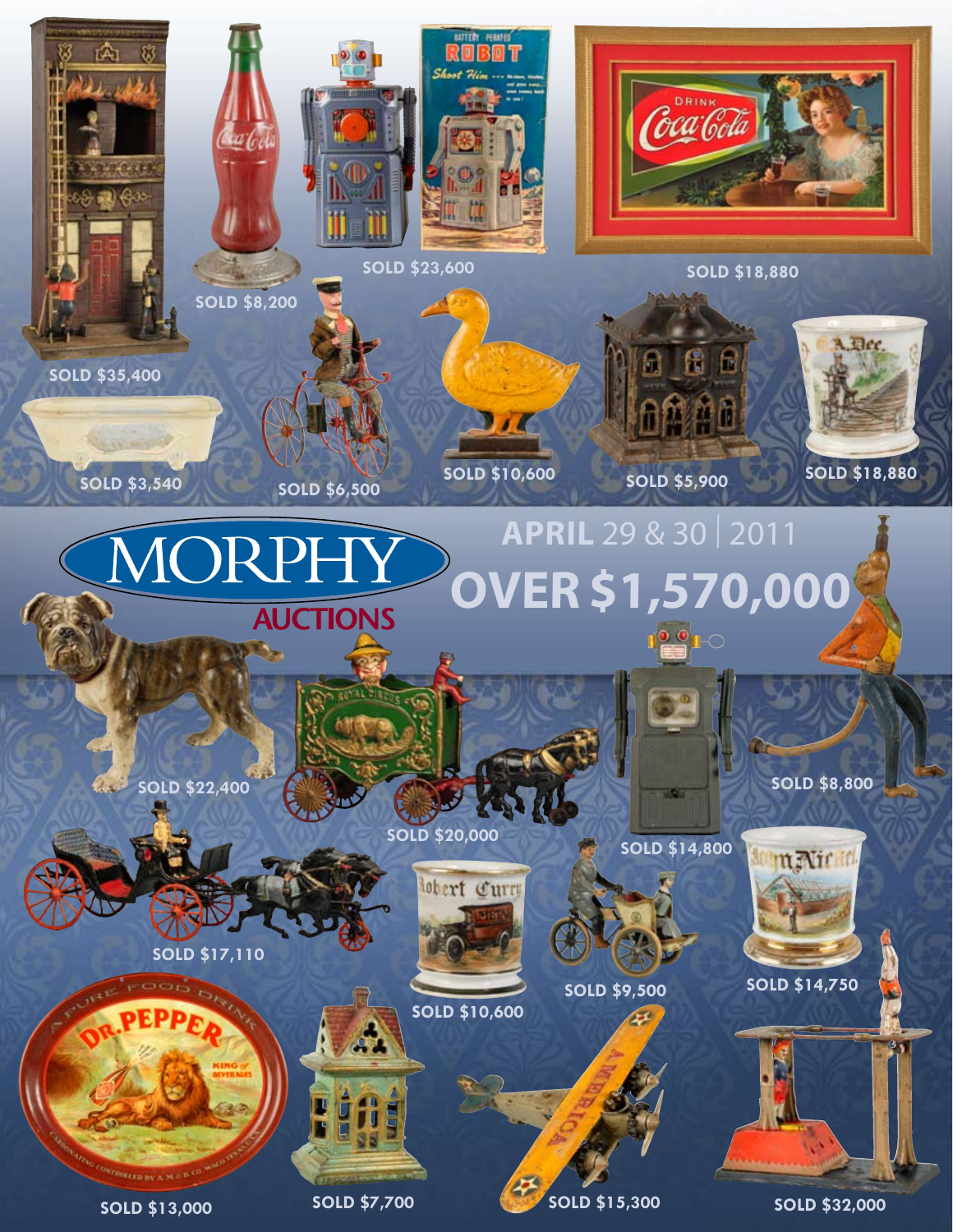\* Prices include a 18% buyers premium. No sales tax included.

|                | \$82.60              | 63  | \$531.00         | 125 | \$472.00             | 187  | \$5,900.00             | 248 | \$1,416.00  | 312 | \$11.80     | 375 | \$442.50    |
|----------------|----------------------|-----|------------------|-----|----------------------|------|------------------------|-----|-------------|-----|-------------|-----|-------------|
| $\overline{2}$ | \$59.00              | 64  | \$236.00         | 126 | \$413.00             | 188  | \$2,655.00             | 249 | \$1,416.00  | 313 | \$885.00    | 376 | \$5,900.00  |
| 3              | \$70.80              | 65  | \$354.00         | 127 | \$236.00             | 189  | \$1,888.00             | 250 | \$1,062.00  | 314 | \$165.20    | 377 | \$265.50    |
| 4              | \$129.80             | 66  | \$383.50         | 128 | \$1,062.00           | 190  | \$354.00               | 251 | \$4,130.00  | 315 | \$383.50    | 378 | \$354.00    |
|                |                      |     |                  |     |                      |      |                        |     |             |     |             |     |             |
| 5              | \$200.60             | 67  | \$442.50         | 129 | \$3,245.00           | 191  | \$3,245.00             | 252 | \$3,540.00  | 316 | \$265.50    | 379 | \$1,416.00  |
| 6              | \$129.80             | 68  | 3324.50          | 130 | \$1,888.00           | 192  | \$2,655.00             | 253 | \$413.00    | 317 | \$141.60    | 380 | \$2,006.00  |
| $\overline{7}$ | $\overline{$}153.40$ | 69  | \$94.40          | 131 | \$4,130.00           | 193  | $\overline{$}708.00$   | 254 | \$2,360.00  | 318 | \$177.00    | 381 | \$649.00    |
| 8              | \$324.50             | 70  | \$383.50         | 132 | $\overline{$}354.00$ | 194  | \$1,416.00             | 255 | \$200.60    | 319 | \$200.60    | 382 | \$442.50    |
| 9              | \$826.00             | 71  | \$82.60          | 133 | \$188.80             | 195  | \$649.00               | 256 | \$1,888.00  | 320 | \$354.00    | 383 | \$442.50    |
|                |                      |     |                  |     |                      |      |                        |     |             |     |             |     |             |
| 10             | \$442.50             | 72  | \$141.60         | 134 | \$383.50             | 196  | \$7,080.00             | 257 | \$442.50    | 321 | \$590.00    | 384 | \$383.50    |
| 11             | \$265.50             | 73  | \$141.60         | 135 | \$118.00             | 197  | \$1,003.00             | 258 | \$5,900.00  | 322 | \$1,770.00  | 385 | \$944.00    |
| 12             | \$118.00             | 74  | \$413.00         | 136 | \$118.00             | 198  | \$265.50               | 259 | \$1,534.00  | 323 | \$2,950.00  | 386 | \$265.50    |
| 13             | \$129.80             | 75  | \$188.80         | 137 | \$531.00             | 199  | \$442.50               | 260 | \$1,003.00  | 324 | \$3,245.00  | 387 | \$708.00    |
| 14             | \$129.80             | 76  |                  | 138 | \$94.40              | 200  |                        | 261 | \$1,298.00  | 325 | \$10,620.00 | 388 | \$1,180.00  |
|                |                      |     | \$3,245.00       |     |                      |      | \$1,003.00             |     |             |     |             |     |             |
| 15             | \$118.00             | 77  | \$354.00         | 139 | \$106.20             | 201  | \$265.50               | 262 | \$1,534.00  | 326 | \$15,340.00 | 389 | \$2,360.00  |
| 16             | \$324.50             | 78  | \$129.80         | 140 | \$767.00             | 202  | \$153.40               | 263 | \$1,062.00  | 327 | \$708.00    | 390 | \$1,652.00  |
| 17             | \$153.40             | 79  | \$442.50         | 141 | \$177.00             | 203  | \$826.00               | 264 | \$560.50    | 328 | \$35,400.00 | 391 | \$1,770.00  |
| 18             | \$295.00             | 80  | \$236.00         | 142 | \$354.00             | 204  | \$383.50               | 265 | \$153.40    | 329 | \$944.00    | 392 | \$590.00    |
|                |                      |     |                  |     |                      |      | $\overline{$}265.50$   |     |             |     |             |     |             |
| 19             | \$295.00             | 81  | \$236.00         | 143 | \$383.50             | 205  |                        | 266 | \$188.80    | 330 | \$1,770.00  | 393 | \$708.00    |
| 20             | \$129.80             | 82  | \$212.40         | 144 | \$129.80             | 206  | \$59.00                | 267 | \$165.20    | 331 | \$944.00    | 394 | \$1,062.00  |
| 21             | \$560.50             | 83  | \$324.50         | 145 | \$82.60              | 207  | \$649.00               | 269 | \$106.20    | 332 | \$590.00    | 395 | \$885.00    |
| 22             | \$59.00              | 84  | \$1,062.00       | 146 | $\overline{$}354.00$ | 208  | \$472.00               | 270 | \$129.80    | 334 | \$165.20    | 396 | \$1,062.00  |
| 23             | \$141.60             | 85  | \$324.50         | 147 | \$200.60             | 209  | \$295.00               | 271 | \$106.20    | 335 | \$236.00    | 397 | \$129.80    |
|                |                      |     |                  |     |                      |      |                        |     |             |     |             |     |             |
| 24             | \$94.40              | 86  | \$7,670.00       | 148 | \$442.50             | 210  | \$129.80               | 272 | \$295.00    | 336 | \$265.50    | 398 | \$106.20    |
| 25             | \$106.20             | 87  | \$2,242.00       | 149 | \$354.00             | 211  | \$265.50               | 273 | \$141.60    | 337 | \$265.50    | 399 | \$129.80    |
| 26             | \$82.60              | 88  | \$4,130.00       | 150 | \$129.80             | 212  | \$442.50               | 274 | \$106.20    | 338 | \$324.50    | 400 | \$212.40    |
| 27             | \$649.00             | 89  | \$3,835.00       | 151 | \$129.80             | 213  | \$413.00               | 275 | \$141.60    | 339 | \$826.00    | 401 | \$354.00    |
|                |                      | 90  |                  |     |                      |      |                        |     |             |     |             | 402 |             |
| 28             | \$560.50             |     | \$1,003.00       | 152 | \$141.60             | 214  | \$295.00               | 276 | \$324.50    | 340 | \$472.00    |     | \$165.20    |
| 29             | \$1,652.00           | 91  | \$7,670.00       | 153 | \$295.00             | 215  | \$2,124.00             | 277 | \$129.80    | 341 | \$153.40    | 403 | \$265.50    |
| 30             | \$767.00             | 92  | \$2,360.00       | 154 | \$82.60              | 216  | $\overline{$}153.40$   | 278 | \$383.50    | 342 | \$224.20    | 404 | \$224.20    |
| 31             | \$165.20             | 93  | \$1,121.00       | 155 | \$177.00             | 217  | \$295.00               | 279 | \$165.20    | 343 | \$324.50    | 405 | \$224.20    |
| 32             | \$200.60             | 94  | \$212.40         | 156 | \$153.40             | 218  | \$354.00               | 280 | \$295.00    | 344 | \$383.50    | 406 | \$472.00    |
|                |                      |     |                  | 157 |                      |      |                        |     |             |     |             |     |             |
| 33             | \$649.00             | 95  | \$118.00         |     | \$295.00             | 219  | \$177.00               | 281 | \$165.20    | 345 | \$590.00    | 407 | \$324.50    |
| 34             | \$295.00             | 96  | \$1,888.00       | 158 | \$129.80             | 220  | \$1,062.00             | 282 | \$188.80    | 346 | \$649.00    | 408 | \$324.50    |
| 35             | \$5,015.00           | 97  | \$265.50         | 159 | \$501.50             | 221  | \$472.00               | 283 | \$70.80     | 347 | \$590.00    | 409 | \$383.50    |
| 36             | \$2,006.00           | 98  | \$354.00         | 160 | \$118.00             | 222  | \$59.00                | 284 | \$224.20    | 348 | \$265.50    | 410 | \$177.00    |
| 37             | \$2,124.00           | 99  | \$106.20         | 161 | \$129.80             | 223  | \$295.00               | 285 | \$708.00    | 349 | \$1,003.00  | 411 | \$1,534.00  |
|                |                      |     |                  |     |                      |      |                        |     |             |     |             |     |             |
| 38             | \$82.60              | 100 | \$129.80         | 162 | \$177.00             | 224  | \$3,835.00             | 286 | \$224.20    | 350 | \$708.00    | 412 | \$649.00    |
| 39             | \$153.40             | 101 | \$560.50         | 163 | \$200.60             | 225  | \$12,390.00            | 287 | \$165.20    | 351 | \$501.50    | 413 | \$590.00    |
| 40             | \$118.00             | 102 | \$501.50         | 164 | \$200.60             | 226  | \$5,310.00             | 288 | \$177.00    | 352 | \$2,360.00  | 414 | \$383.50    |
| 41             | \$236.00             | 103 | \$177.00         | 165 | \$324.50             | 227  | \$5,015.00             | 289 | \$265.50    | 353 | \$826.00    | 415 | \$324.50    |
| 42             | \$413.00             | 104 | \$129.80         | 166 | \$265.50             | 228  | \$3,245.00             | 290 | \$324.50    | 354 | \$1,770.00  | 416 | \$472.00    |
|                |                      |     |                  |     |                      |      |                        |     |             |     |             |     |             |
| 43             | \$354.00             | 105 | \$3,245.00       | 167 | \$472.00             | 229  | \$501.50               | 291 | \$94.40     | 355 | \$1,180.00  | 417 | \$1,003.00  |
| 44             | \$265.50             | 106 | \$129.80         | 168 | \$472.00             | 230  | \$6,490.00             | 292 | \$177.00    | 356 | \$383.50    | 418 | \$708.00    |
| 45             | \$295.00             | 107 | \$354.00         | 169 | \$501.50             | 231  | \$501.50               | 293 | \$165.20    | 357 | \$885.00    | 419 | \$590.00    |
| 46             | \$141.60             | 108 | \$94.40          | 170 | \$413.00             | 232  | \$590.00               | 294 | \$177.00    | 358 | \$1,534.00  | 420 | \$590.00    |
| 47             | \$5,900.00           | 109 | $\sqrt{$472.00}$ | 171 | \$188.80             | 233  | \$2,006.00             | 295 | \$590.00    | 359 | \$826.00    | 421 | \$1,416.00  |
|                |                      |     | \$106.20         |     |                      |      |                        |     |             |     |             |     |             |
| 48             | \$649.00             | 110 |                  | 172 | \$47.20              | 234  | \$3,835.00             | 296 | \$383.50    | 360 | \$1,770.00  | 422 | \$1,888.00  |
| 49             | \$188.80             | 111 | \$236.00         | 173 | \$2,124.00           | 235  | \$826.00               | 298 | \$10,620.00 | 361 | \$17,110.00 | 423 | \$649.00    |
| 50             | \$442.50             | 112 | \$106.20         | 174 | \$560.50             | 236  | \$2,360.00             | 299 | \$354.00    | 362 | \$2,655.00  | 424 | \$1,180.00  |
| 51             | \$165.20             | 113 | \$177.00         | 175 | \$531.00             | 237  | $\overline{$2,360.00}$ | 300 | \$324.50    | 363 | \$324.50    | 425 | \$3,540.00  |
| 52             | \$236.00             | 114 | \$265.50         | 176 | \$767.00             | 238  | \$590.00               | 301 | \$383.50    | 364 | \$501.50    | 426 | \$1,770.00  |
|                |                      |     |                  |     |                      |      |                        |     |             |     |             |     |             |
| 53             | \$129.80             | 115 | \$383.50         | 177 | \$265.50             | 238A | \$1,770.00             | 302 | \$118.00    | 365 | \$354.00    | 427 | \$20,060.00 |
| 54             | \$177.00             | 116 | \$1,888.00       | 178 | \$1,888.00           | 239  | \$2,655.00             | 303 | \$324.50    | 366 | \$1,180.00  | 428 | \$10,620.00 |
| 55             | \$212.40             | 117 | \$236.00         | 179 | \$188.80             | 240  | \$31,860.00            | 304 | \$295.00    | 367 | \$1,003.00  | 429 | \$4,130.00  |
| 56             | \$649.00             | 118 | \$236.00         | 180 | \$472.00             | 241  | \$531.00               | 305 | \$295.00    | 368 | \$3,835.00  | 430 | \$1,770.00  |
| 57             |                      | 119 | \$295.00         | 181 |                      |      |                        |     | \$295.00    |     |             |     |             |
|                | \$295.00             |     |                  |     | \$2,360.00           | 242  | \$2,950.00             | 306 |             | 369 | \$4,425.00  | 431 | \$7,080.00  |
| 58             | \$153.40             | 120 | \$413.00         | 182 | \$1,062.00           | 243  | \$1,121.00             | 307 | \$1,416.00  | 370 | \$2,950.00  | 432 | \$767.00    |
| 59             | \$413.00             | 121 | \$295.00         | 183 | \$708.00             | 244  | \$3,245.00             | 308 | \$165.20    | 371 | \$1,652.00  | 433 | \$295.00    |
| 60             | \$354.00             | 122 | \$442.50         | 184 | \$1,416.00           | 245  | \$2,950.00             | 309 | \$22,420.00 | 372 | \$2,360.00  | 434 | \$153.40    |
| 61             | \$501.50             | 123 | \$826.00         | 185 | \$1,888.00           | 246  | \$3,540.00             | 310 | \$560.50    | 373 | \$153.40    | 435 | \$118.00    |
|                |                      |     |                  |     |                      |      |                        |     |             |     |             |     |             |
| 62             | \$413.00             | 124 | \$649.00         | 186 | \$2,360.00           | 247  | \$708.00               | 311 | \$8,850.00  | 374 | \$118.00    | 436 | \$224.20    |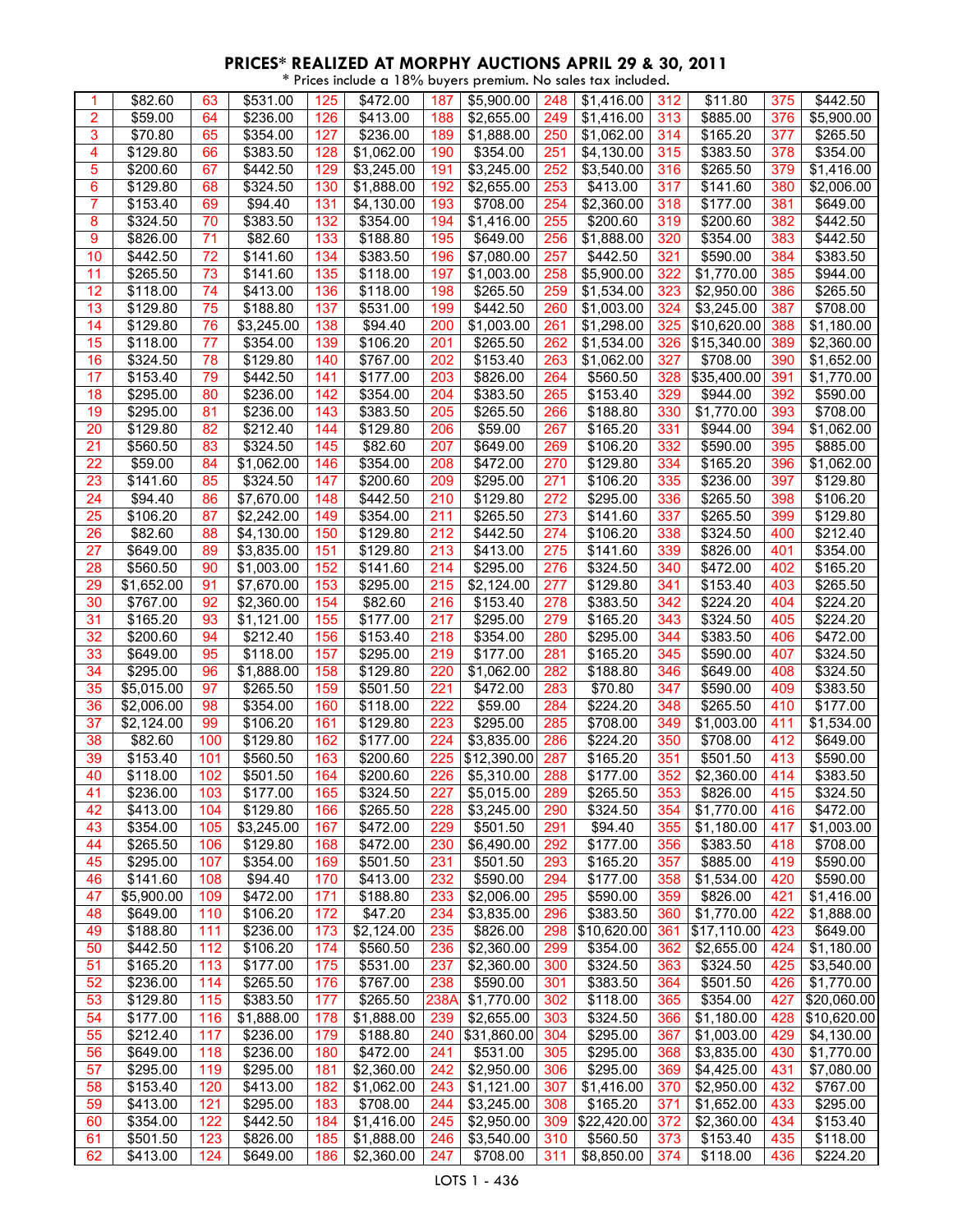\* Prices include a 18% buyers premium. No sales tax included.

| 437 | \$188.80                | 499 | \$2,950.00           | 561 | \$383.50   | 625 | \$165.20                         | 689  | \$94.40              | 750 | \$295.00    | 814 | \$501.50             |
|-----|-------------------------|-----|----------------------|-----|------------|-----|----------------------------------|------|----------------------|-----|-------------|-----|----------------------|
| 438 | \$472.00                | 500 | \$2,950.00           | 562 | \$472.00   | 626 | \$200.60                         | 690  | \$35.40              | 751 | \$212.40    | 815 | \$767.00             |
|     |                         |     |                      |     |            |     |                                  |      |                      |     |             |     |                      |
| 439 | \$354.00                | 501 | \$9,440.00           | 563 | \$177.00   | 627 | \$413.00                         | 691  | \$94.40              | 752 | \$295.00    | 816 | \$649.00             |
| 440 | \$94.40                 | 502 | \$2,655.00           | 564 | \$324.50   | 628 | \$177.00                         | 692  | \$35.40              | 753 | \$413.00    | 817 | \$265.50             |
| 441 | \$200.60                | 503 | \$5,605.00           | 565 | \$141.60   | 629 | \$59.00                          | 693  | \$59.00              | 754 | \$767.00    | 818 | \$324.50             |
| 442 | \$501.50                | 504 | \$2,124.00           | 566 | \$188.80   | 630 | \$141.60                         | 694  | \$59.00              | 755 | \$531.00    | 819 | $\overline{$}265.50$ |
| 443 | \$141.60                | 505 | \$354.00             | 567 | \$708.00   | 631 | \$265.50                         | 695  | \$118.00             | 756 | \$188.80    | 820 | \$413.00             |
| 444 | \$649.00                | 506 | \$383.50             | 568 | \$188.80   | 632 | $\overline{$}177.00$             | 696  | \$236.00             | 757 | \$1,888.00  | 821 | \$188.80             |
| 445 | \$265.50                | 507 | \$590.00             | 569 | \$129.80   | 633 | \$295.00                         | 697  | \$106.20             | 758 | \$141.60    | 822 | \$1,298.00           |
| 446 | \$265.50                | 508 | \$177.00             | 570 | \$153.40   | 634 | \$383.50                         | 698  | \$106.20             | 759 | \$265.50    | 823 | \$118.00             |
| 447 | \$1,003.00              | 509 | \$442.50             | 571 | \$413.00   | 635 | \$35.40                          | 699  | \$383.50             | 760 | \$501.50    | 824 | \$236.00             |
| 448 |                         |     |                      |     |            |     |                                  |      |                      |     |             |     |                      |
|     | \$200.60                | 510 | \$295.00             | 572 | \$413.00   | 636 | \$708.00                         | 700  | \$118.00             | 761 | \$383.50    | 825 | \$442.50             |
| 449 | \$1,652.00              | 511 | \$560.50             | 573 | \$885.00   | 637 | \$59.00                          | 701  | \$59.00              | 762 | \$472.00    | 826 | \$442.50             |
| 450 | \$649.00                | 512 | \$649.00             | 574 | \$501.50   | 638 | \$265.50                         | 702  | \$118.00             | 763 | \$531.00    | 827 | \$413.00             |
| 451 | \$767.00                | 513 | \$531.00             | 575 | \$826.00   | 639 | \$106.20                         | 703  | \$1,298.00           | 764 | \$678.50    | 828 | \$1,121.00           |
| 452 | \$2,360.00              | 514 | \$413.00             | 576 | \$265.50   | 640 | \$324.50                         | 704  | \$47.20              | 765 | \$560.50    | 829 | \$442.50             |
| 453 | \$1,416.00              | 515 | \$885.00             | 577 | \$118.00   | 641 | \$141.60                         | 705  | \$324.50             | 766 | \$649.00    | 830 | \$560.50             |
| 454 | \$1,534.00              | 516 | \$141.60             | 578 | \$141.60   | 642 | \$94.40                          | 706  | \$708.00             | 767 | \$501.50    | 831 | \$1,003.00           |
| 455 | \$1,180.00              | 517 | $\overline{$}590.00$ | 579 | \$188.80   | 643 | \$224.20                         | 707  | \$265.50             | 768 | \$1,180.00  | 832 | \$826.00             |
| 456 | \$413.00                | 518 | \$649.00             | 580 | \$354.00   | 644 | \$324.50                         | 708  | \$129.80             | 769 | \$826.00    | 833 | \$1,416.00           |
| 457 | \$442.50                | 519 | \$1,121.00           | 581 | \$200.60   | 645 | \$324.50                         | 709  | \$295.00             | 770 | \$1,416.00  | 834 | \$885.00             |
| 458 | $\overline{$}2,655.00$  | 520 | \$531.00             | 582 | \$531.00   | 646 | \$265.50                         | 710  | \$106.20             | 772 | \$1,770.00  | 835 | \$1,888.00           |
| 459 | \$413.00                | 521 | \$767.00             | 584 | \$165.20   | 647 | \$767.00                         | 711  | \$265.50             | 773 | \$2,950.00  | 836 | \$1,298.00           |
| 460 | \$188.80                | 522 | \$944.00             | 585 | \$295.00   | 648 |                                  | 712  | \$4,425.00           | 774 | \$1,534.00  | 837 | \$2,124.00           |
|     |                         | 523 |                      | 586 |            |     | \$560.50<br>$\overline{$}531.00$ | 713  | \$265.50             |     |             | 838 |                      |
| 461 | \$82.60                 |     | \$1,062.00           |     | \$129.80   | 649 |                                  |      |                      | 775 | \$2,950.00  |     | \$3,835.00           |
| 462 | \$200.60                | 524 | \$1,180.00           | 587 | \$94.40    | 651 | \$188.80                         | 714  | \$118.00             | 776 | \$14,750.00 | 839 | \$10,620.00          |
| 463 | \$1,062.00              | 525 | \$1,298.00           | 588 | \$141.60   | 652 | \$649.00                         | 714A | \$141.60             | 777 | \$6,490.00  | 840 | \$2,360.00           |
| 464 | \$188.80                | 526 | \$1,416.00           | 589 | \$94.40    | 654 | \$129.80                         | 715  | $\overline{$}224.20$ | 778 | \$649.00    | 841 | \$1,180.00           |
| 465 | $\overline{$}11.80$     | 527 | \$188.80             | 590 | \$442.50   | 655 | \$47.20                          | 716  | \$212.40             | 779 | \$1,888.00  | 842 | \$1,003.00           |
| 466 | \$265.50                | 528 | \$177.00             | 591 | \$649.00   | 656 | \$265.50                         | 717  | \$177.00             | 780 | \$1,121.00  | 843 | \$4,130.00           |
| 467 | \$236.00                | 529 | \$200.60             | 592 | \$442.50   | 657 | \$188.80                         | 718  | \$200.60             | 781 | \$885.00    | 844 | \$1,770.00           |
| 468 | \$708.00                | 530 | \$153.40             | 593 | \$324.50   | 658 | \$767.00                         | 719  | \$265.50             | 782 | \$1,003.00  | 845 | \$1,180.00           |
| 469 | \$82.60                 | 531 | \$177.00             | 594 | \$177.00   | 659 | \$501.50                         | 720  | \$354.00             | 783 | \$560.50    | 846 | \$354.00             |
| 470 | \$1,062.00              | 532 | \$153.40             | 595 | \$708.00   | 660 | \$354.00                         | 721  | \$295.00             | 784 | \$944.00    | 847 | \$944.00             |
| 471 | $\overline{$}94.40$     | 533 | \$224.20             | 596 | \$94.40    | 661 | \$94.40                          | 722  | \$767.00             | 785 | \$944.00    | 848 | \$1,416.00           |
| 472 | \$649.00                | 534 | \$118.00             | 597 | \$3,540.00 | 662 | \$265.50                         | 723  | \$354.00             | 786 | \$501.50    | 849 | \$649.00             |
| 473 | \$708.00                | 535 | \$153.40             | 598 | \$413.00   | 663 | \$324.50                         | 724  | \$354.00             | 787 | \$236.00    | 850 | \$708.00             |
| 474 | \$11.80                 | 536 | \$5,605.00           | 599 | \$265.50   | 664 | \$708.00                         | 725  | \$383.50             | 788 | \$501.50    | 851 | \$324.50             |
| 475 | \$106.20                | 537 | \$767.00             | 600 | \$324.50   | 665 | \$59.00                          | 726  | \$383.50             | 790 | \$354.00    | 852 | \$295.00             |
| 476 | \$59.00                 | 538 | \$7.670.00           | 601 | \$265.50   | 666 | \$118.00                         | 727  | $\sqrt{3}472.00$     | 791 | \$767.00    | 853 | \$560.50             |
|     |                         |     | \$531.00             |     |            |     |                                  |      | \$354.00             |     |             |     |                      |
| 477 | \$106.20                | 539 |                      | 602 | \$188.80   | 667 | \$472.00                         | 728  |                      | 792 | \$944.00    | 854 | \$590.00             |
| 478 | \$188.80                | 540 | \$1,416.00           | 603 | \$141.60   | 668 | \$295.00                         | 729  | \$295.00             | 793 | \$295.00    | 855 | \$413.00             |
| 479 | \$129.80                | 541 | \$1,534.00           | 604 | \$153.40   | 669 | \$59.00                          | 730  | \$236.00             | 794 | \$383.50    | 856 | \$472.00             |
| 480 | \$59.00                 | 542 | \$531.00             | 605 | \$188.80   | 670 | \$141.60                         | 731  | \$265.50             | 795 | \$442.50    | 857 | \$82.60              |
| 481 | \$94.40                 | 543 | \$165.20             | 606 | \$383.50   | 671 | \$94.40                          | 732  | \$413.00             | 796 | \$200.60    | 858 | \$106.20             |
| 482 | \$188.80                | 544 | \$177.00             | 607 | \$224.20   | 672 | \$224.20                         | 733  | \$413.00             | 797 | \$826.00    | 859 | \$118.00             |
| 483 | \$383.50                | 545 | \$295.00             | 609 | \$560.50   | 673 | \$324.50                         | 734  | \$1,003.00           | 798 | \$413.00    | 860 | \$129.80             |
| 484 | \$70.80                 | 546 | \$413.00             | 610 | \$442.50   | 674 | \$188.80                         | 735  | \$383.50             | 799 | \$708.00    | 861 | \$188.80             |
| 485 | \$70.80                 | 547 | \$165.20             | 611 | \$324.50   | 675 | \$153.40                         | 736  | \$944.00             | 800 | \$767.00    | 862 | \$324.50             |
| 486 | \$3,245.00              | 548 | \$354.00             | 612 | \$212.40   | 676 | \$295.00                         | 737  | \$383.50             | 801 | \$1,062.00  | 863 | \$442.50             |
| 487 | \$2,360.00              | 549 | \$472.00             | 613 | \$188.80   | 677 | \$129.80                         | 738  | \$708.00             | 802 | \$1,003.00  | 864 | \$265.50             |
| 488 | \$2,006.00              | 550 | \$324.50             | 614 | \$265.50   | 678 | \$295.00                         | 739  | \$531.00             | 803 | \$885.00    | 865 | \$354.00             |
| 489 | \$5,015.00              | 551 | \$165.20             | 615 | \$501.50   | 679 | \$324.50                         | 740  | \$944.00             | 804 | \$2,950.00  | 866 | \$590.00             |
| 490 | $\overline{\$1,534.00}$ | 552 | \$265.50             | 616 | \$265.50   | 680 | \$106.20                         | 741  | \$708.00             | 805 | \$1,180.00  | 867 | \$265.50             |
| 491 | \$6,490.00              | 553 | \$295.00             | 617 | \$383.50   | 681 | \$11.80                          | 742  | \$1,180.00           | 806 | \$1,534.00  | 868 | \$944.00             |
| 492 | \$1,298.00              | 554 | \$501.50             | 618 | \$324.50   | 682 | \$35.40                          | 743  | \$47.20              | 807 | \$5,605.00  | 869 | \$944.00             |
|     |                         |     | \$59.00              |     |            |     | \$47.20                          |      | \$413.00             |     |             |     |                      |
| 493 | \$1,003.00              | 555 |                      | 619 | \$413.00   | 683 |                                  | 744  |                      | 808 | \$23,600.00 | 870 | \$649.00             |
| 494 | \$2,124.00              | 556 | \$324.50             | 620 | \$354.00   | 684 | \$82.60                          | 745  | \$295.00             | 809 | \$2,950.00  | 900 | \$47.20              |
| 495 | \$708.00                | 557 | \$295.00             | 621 | \$324.50   | 685 | \$59.00                          | 746  | \$531.00             | 810 | \$1,416.00  | 901 | \$70.80              |
| 496 | \$3,540.00              | 558 | \$413.00             | 622 | \$141.60   | 686 | \$47.20                          | 747  | \$885.00             | 811 | \$2,950.00  | 902 | \$265.50             |
| 497 | \$295.00                | 559 | \$1,416.00           | 623 | \$885.00   | 687 | \$236.00                         | 748  | \$708.00             | 812 | \$2,006.00  | 903 | \$236.00             |
| 498 | \$649.00                | 560 | \$767.00             | 624 | \$177.00   | 688 | \$70.80                          | 749  | \$767.00             | 813 | \$531.00    | 906 | \$1,003.00           |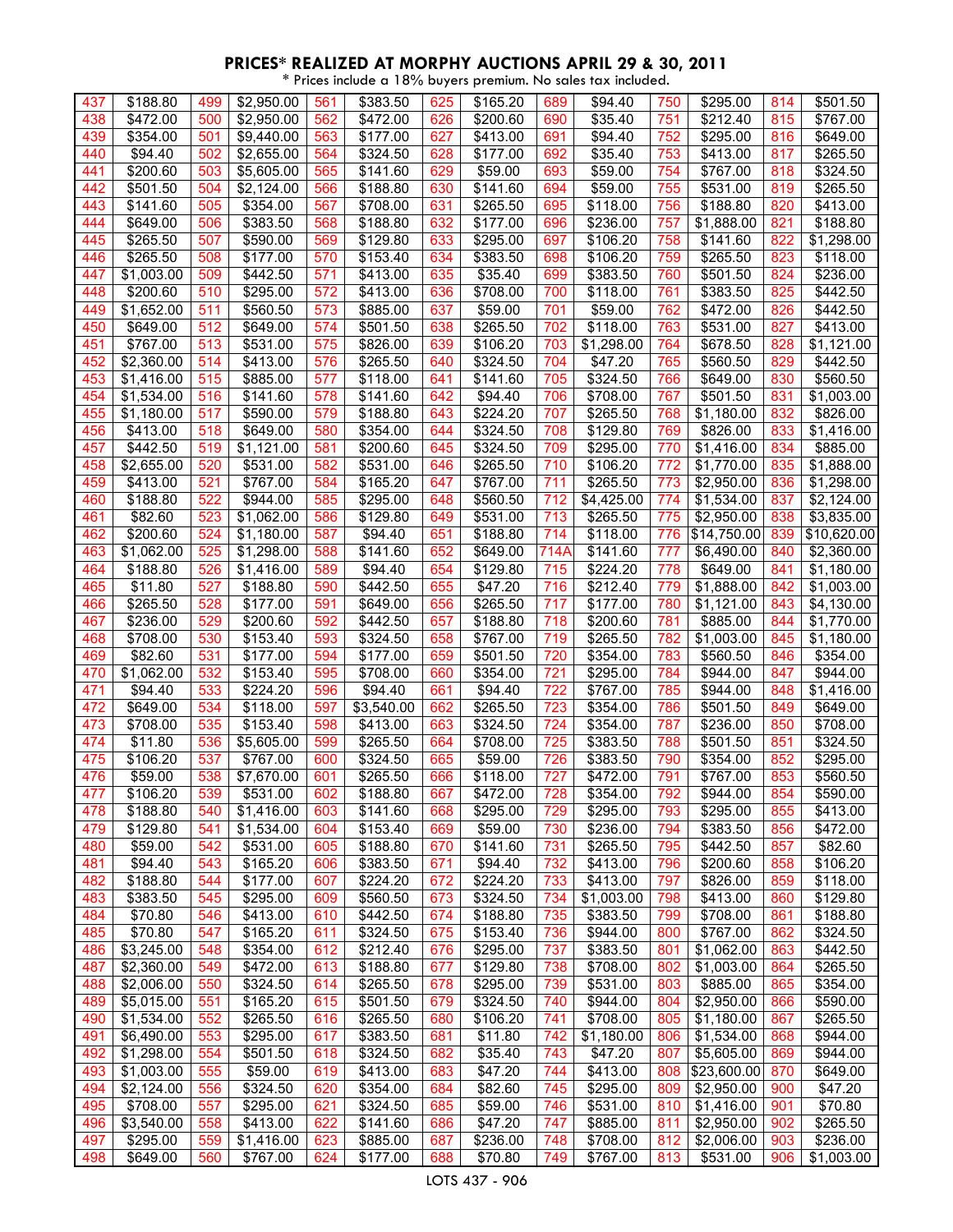| * Prices include a 18% buyers premium. No sales tax included. |                        |      |                        |      |                        |      |                      |      |          |        |            |      |                        |
|---------------------------------------------------------------|------------------------|------|------------------------|------|------------------------|------|----------------------|------|----------|--------|------------|------|------------------------|
| 907                                                           | \$354.00               | 969  | \$7,670.00             | 1032 | \$236.00               | 1097 | \$560.50             | 1162 | \$383.50 | 1226   | \$354.00   | 1293 | \$826.00               |
| 908                                                           | $\overline{$}236.00$   | 970  | \$265.50               | 1033 | \$265.50               | 1098 | \$413.00             | 1163 | \$59.00  | 1227   | \$70.80    | 1294 | \$3,245.00             |
| 909                                                           | \$1,121.00             | 971  | \$265.50               | 1034 | \$295.00               | 1099 | \$200.60             | 1164 | \$129.80 | 1228   | \$106.20   | 1295 | \$1,652.00             |
| 910                                                           |                        | 972  | \$118.00               | 1035 | \$767.00               | 1100 | \$265.50             | 1165 | \$118.00 | 1230   | \$70.80    | 1296 |                        |
|                                                               | \$1,534.00             |      |                        |      |                        |      |                      |      |          |        |            |      | \$1,888.00             |
| 911                                                           | \$472.00               | 973  | \$106.20               | 1036 | \$1,534.00             | 1101 | \$82.60              | 1166 | \$236.00 | $1231$ | \$200.60   | 1297 | \$2,124.00             |
| 912                                                           | \$5,015.00             | 974  | \$265.50               | 1037 | \$590.00               | 1102 | \$82.60              | 1168 | \$106.20 | 1232   | \$383.50   | 1298 | \$1,416.00             |
| 913                                                           | \$1,298.00             | 975  | \$59.00                | 1038 | \$295.00               | 1103 | \$118.00             | 1169 | \$118.00 | 1233   | \$153.40   | 1299 | \$324.50               |
| 914                                                           | \$3,835.00             | 976  | \$472.00               | 1039 | \$141.60               | 1104 | \$59.00              | 1170 | \$265.50 | 1234   | \$165.20   | 1300 | $\overline{$}1,534.00$ |
| 915                                                           | \$7,080.00             | 977  | \$324.50               | 1040 | \$141.60               | 1105 | \$560.50             | 1171 | \$265.50 | 1235   | \$212.40   | 1301 | \$413.00               |
| 916                                                           | \$1,888.00             | 978  | \$1,770.00             | 1041 | \$324.50               | 1106 | \$236.00             | 1172 | \$177.00 | 1236   | \$118.00   | 1302 | \$153.40               |
| 917                                                           | \$2,360.00             | 979  | \$1,298.00             | 1042 | \$265.50               | 1107 | \$1,180.00           | 1173 | \$59.00  | 1237   | \$413.00   | 1303 | \$236.00               |
|                                                               |                        |      |                        |      |                        |      |                      |      |          |        |            |      |                        |
| 918                                                           | \$1,003.00             | 980  | \$2,124.00             | 1043 | \$472.00               | 1110 | \$59.00              | 1174 | \$94.40  | 1238   | \$70.80    | 1304 | \$354.00               |
| 919                                                           | \$5,900.00             | 981  | \$649.00               | 1044 | \$354.00               | 1111 | \$141.60             | 1175 | \$383.50 | 1239   | \$165.20   | 1305 | \$413.00               |
| 920                                                           | \$4,425.00             | 982  | \$2,360.00             | 1045 | \$501.50               | 1112 | \$224.20             | 1176 | \$413.00 | 1240   | \$265.50   | 1306 | \$324.50               |
| 921                                                           | \$3,540.00             | 983  | \$11,210.00            | 1046 | \$944.00               | 1113 | \$177.00             | 1177 | \$236.00 | 1241   | \$200.60   | 1307 | \$265.50               |
| 922                                                           | \$1,180.00             | 984  | \$18,880.00            | 1047 | \$826.00               | 1114 | \$236.00             | 1178 | \$649.00 | 1242   | \$129.80   | 1308 | \$94.40                |
| 923                                                           | \$2,006.00             | 985  | \$14,750.00            | 1048 | \$413.00               | 1115 | \$560.50             | 1179 | \$118.00 | 1243   | \$236.00   | 1309 | \$265.50               |
| 924                                                           | \$3,245.00             | 986  | \$295.00               | 1049 | \$224.20               | 1116 | \$472.00             | 1180 | \$118.00 | 1244   | \$70.80    | 1310 | $\overline{$47.20}$    |
| 925                                                           | \$649.00               | 987  | \$708.00               | 1050 | \$590.00               | 1117 | \$3,835.00           | 1181 | \$200.60 | 1245   | \$200.60   | 1311 | \$59.00                |
|                                                               |                        |      |                        |      |                        |      |                      |      |          |        |            |      |                        |
| 926                                                           | \$2,006.00             | 988  | $\overline{$}1,180.00$ | 1051 | \$885.00               | 1118 | \$383.50             | 1183 | \$265.50 | 1246   | \$324.50   | 1312 | \$944.00               |
| 927                                                           | \$531.00               | 989  | \$2,655.00             | 1052 | \$129.80               | 1119 | \$324.50             | 1184 | \$590.00 | 1247   | \$129.80   | 1313 | \$153.40               |
| 928                                                           | \$236.00               | 990  | \$2,655.00             | 1053 | $\overline{$}1,534.00$ | 1120 | \$224.20             | 1185 | \$200.60 | 1248   | \$442.50   | 1314 | \$106.20               |
| 929                                                           | \$1,180.00             | 991  | \$1,652.00             | 1054 | \$236.00               | 1121 | \$177.00             | 1186 | \$141.60 | 1249   | \$265.50   | 1315 | \$47.20                |
| 930                                                           | \$649.00               | 992  | \$324.50               | 1055 | \$118.00               | 1122 | \$501.50             | 1187 | \$188.80 | 1250   | \$442.50   | 1316 | $\overline{$}11.80$    |
| 931                                                           | \$141.60               | 993  | \$265.50               | 1056 | \$1,652.00             | 1123 | $\overline{$}354.00$ | 1188 | \$295.00 | 1251   | \$153.40   | 1317 | \$70.80                |
| 932                                                           | \$118.00               | 994  | \$472.00               | 1058 | \$35.40                | 1124 | \$472.00             | 1189 | \$472.00 | 1252   | \$35.40    | 1318 | \$413.00               |
| 933                                                           | \$590.00               |      | \$383.50               | 1059 | \$141.60               | 1125 | \$153.40             | 1190 | \$141.60 | 1253   | \$35.40    | 1319 | \$59.00                |
|                                                               |                        | 995  |                        |      |                        |      |                      |      |          |        |            |      |                        |
| 934                                                           | \$94.40                | 996  | \$1,298.00             | 1060 | \$118.00               | 1126 | \$23.60              | 1191 | \$188.80 | 1254   | \$82.60    | 1320 | \$165.20               |
| 935                                                           | $\overline{$}590.00$   | 997  | \$59.00                | 1061 | \$236.00               | 1127 | \$47.20              | 1192 | \$236.00 | 1255   | \$106.20   | 1321 | \$106.20               |
| 936                                                           | \$590.00               | 998  | \$295.00               | 1062 | \$129.80               | 1128 | \$118.00             | 1193 | \$212.40 | 1255A  | \$70.80    | 1322 | \$531.00               |
| 937                                                           | \$442.50               | 999  | \$472.00               | 1063 | \$118.00               | 1129 | \$82.60              | 1194 | \$141.60 | 1256   | \$94.40    | 1323 | \$1,062.00             |
| 938                                                           | \$708.00               | 1000 | \$1,062.00             | 1064 | \$47.20                | 1130 | \$212.40             | 1195 | \$442.50 | 1257   | \$70.80    | 1324 | \$472.00               |
| 939                                                           | $\overline{$}2,950.00$ | 1001 | \$118.00               | 1065 | \$153.40               | 1131 | \$70.80              | 1196 | \$413.00 | 1258   | \$70.80    | 1325 | \$1,062.00             |
| 940                                                           | \$1,475.00             | 1002 | \$472.00               | 1066 | \$265.50               | 1132 | \$177.00             | 1197 | \$118.00 | 1259   | \$413.00   | 1326 | \$295.00               |
| 941                                                           | \$708.00               | 1003 | \$1,770.00             | 1067 | \$94.40                | 1133 | \$188.80             | 1198 | \$413.00 | 1260   | \$141.60   | 1327 | \$5,310.00             |
| 942                                                           | $\overline{$}2,950.00$ | 1004 | \$3,245.00             | 1068 | \$165.20               | 1134 | \$177.00             | 1199 | \$501.50 | 1261   | \$265.50   | 1328 | \$295.00               |
|                                                               |                        |      |                        |      |                        |      |                      |      |          |        |            |      |                        |
| 943                                                           | \$2,006.00             | 1005 | \$1,652.00             | 1069 | \$188.80               | 1135 | \$118.00             | 1200 | \$106.20 | 1262   | \$70.80    | 1329 | \$324.50               |
| 944                                                           | $\overline{$9,440.00}$ | 1006 | \$2,950.00             | 1070 | \$501.50               | 1136 | \$177.00             | 1201 | \$70.80  | 1263   | \$129.80   | 1330 | \$501.50               |
| 945                                                           | \$5,015.00             | 1007 | \$7,080.00             | 1071 | $\overline{$1,298.00}$ | 1137 | \$188.80             | 1202 | \$94.40  | 1264   | \$442.50   | 1331 | \$141.60               |
| 946                                                           | \$4,425.00 1008        |      | \$826.00               |      | 1072 \$885.00          | 1138 | \$354.00             | 1203 | \$94.40  | 1265   | \$224.20   | 1332 | \$59.00                |
| 947                                                           | \$3,245.00             | 1009 | \$2,242.00             | 1073 | \$354.00               | 1139 | \$324.50             | 1204 | \$165.20 | 1266   | \$324.50   | 1334 | \$141.60               |
| 948                                                           | \$5,900.00             | 1010 | \$5,900.00             | 1074 | \$324.50               | 1140 | \$442.50             | 1205 | \$59.00  | 1267   | \$153.40   | 1335 | \$35.40                |
| 949                                                           | \$1,003.00             | 1011 | \$5,015.00             | 1075 | \$70.80                | 1141 | \$177.00             | 1206 | \$118.00 | 1268   | \$188.80   | 1336 | \$82.60                |
| 950                                                           | \$944.00               | 1012 | \$14,160.00            | 1076 | \$82.60                | 1142 | \$472.00             | 1207 | \$47.20  | 1269   | \$129.80   | 1337 | \$118.00               |
|                                                               |                        |      | \$5,310.00             |      |                        | 1143 |                      |      | \$94.40  |        |            |      |                        |
| 951                                                           | \$4,130.00             | 1013 |                        | 1077 | \$118.00               |      | \$324.50             | 1208 |          | 1271   | \$413.00   | 1338 | \$265.50               |
| 952                                                           | \$472.00               | 1015 | \$5,310.00             | 1078 | \$47.20                | 1144 | \$165.20             | 1209 | \$383.50 | 1272   | \$47.20    | 1339 | \$106.20               |
| 953                                                           | \$82.60                | 1016 | \$2,360.00             | 1080 | \$141.60               | 1145 | \$177.00             | 1210 | \$59.00  | 1273   | \$129.80   | 1340 | \$188.80               |
| 954                                                           | \$94.40                | 1017 | \$10,620.00            | 1081 | \$70.80                | 1146 | \$118.00             | 1211 | \$94.40  | 1274   | \$70.80    | 1341 | \$94.40                |
| 955                                                           | \$442.50               | 1018 | \$3,835.00             | 1082 | \$82.60                | 1147 | \$118.00             | 1212 | \$47.20  | 1275   | \$82.60    | 1342 | \$59.00                |
| 956                                                           | \$413.00               | 1019 | \$2,360.00             | 1083 | \$106.20               | 1149 | \$129.80             | 1213 | \$129.80 | 1276   | \$826.00   | 1343 | \$224.20               |
| 957                                                           | \$1,770.00             | 1020 | \$236.00               | 1084 | \$200.60               | 1150 | \$106.20             | 1214 | \$153.40 | 1277   | \$59.00    | 1344 | \$383.50               |
| 958                                                           | \$708.00               | 1021 | \$2,242.00             | 1085 | \$106.20               | 1151 | \$501.50             | 1215 | \$501.50 | 1279   | \$295.00   | 1345 | \$885.00               |
| 959                                                           | \$354.00               | 1022 | \$295.00               | 1086 | \$413.00               | 1152 | \$94.40              | 1216 | \$129.80 | 1280   | \$118.00   | 1346 | \$1,298.00             |
|                                                               |                        |      |                        |      |                        |      |                      |      |          |        |            |      |                        |
| 960                                                           | \$1,888.00             | 1023 | \$177.00               | 1087 | \$1,888.00             | 1153 | \$531.00             | 1217 | \$59.00  | 1281   | \$1,180.00 | 1347 | \$413.00               |
| 961                                                           | \$767.00               | 1024 | \$141.60               | 1088 | \$1,298.00             | 1154 | \$129.80             | 1218 | \$70.80  | 1283   | \$2,360.00 | 1348 | \$560.50               |
| 962                                                           | \$10,030.00 1025       |      | \$59.00                | 1089 | \$47.20                | 1155 | \$118.00             | 1219 | \$106.20 | 1285   | \$4,425.00 | 1349 | \$200.60               |
| 963                                                           | \$885.00               | 1026 | \$324.50               | 1090 | \$82.60                | 1156 | \$165.20             | 1220 | \$129.80 | 1287   | \$141.60   | 1350 | \$47.20                |
| 964                                                           | \$1,121.00             | 1027 | \$295.00               | 1091 | \$2,360.00             | 1157 | \$118.00             | 1221 | \$324.50 | 1288   | \$177.00   | 1351 | \$224.20               |
| 965                                                           | \$10,620.00 1028       |      | \$560.50               | 1092 | \$153.40               | 1158 | \$324.50             | 1222 | \$177.00 | 1289   | \$165.20   | 1352 | \$94.40                |
| 966                                                           | \$1,770.00             | 1029 | \$118.00               | 1094 | \$383.50               | 1159 | \$265.50             | 1223 | \$153.40 | 1290   | \$383.50   | 1353 | \$94.40                |
| 967                                                           | $\frac{1}{1,770.00}$   | 1030 | \$501.50               | 1095 | \$129.80               | 1160 | \$265.50             | 1224 | \$649.00 | 1291   | \$767.00   | 1354 | \$200.60               |
| 968                                                           |                        |      | \$106.20               | 1096 |                        | 1161 | \$106.20             |      |          | 1292   | \$767.00   |      | \$118.00               |
|                                                               | \$1,180.00             | 1031 |                        |      | \$265.50               |      |                      | 1225 | \$129.80 |        |            | 1355 |                        |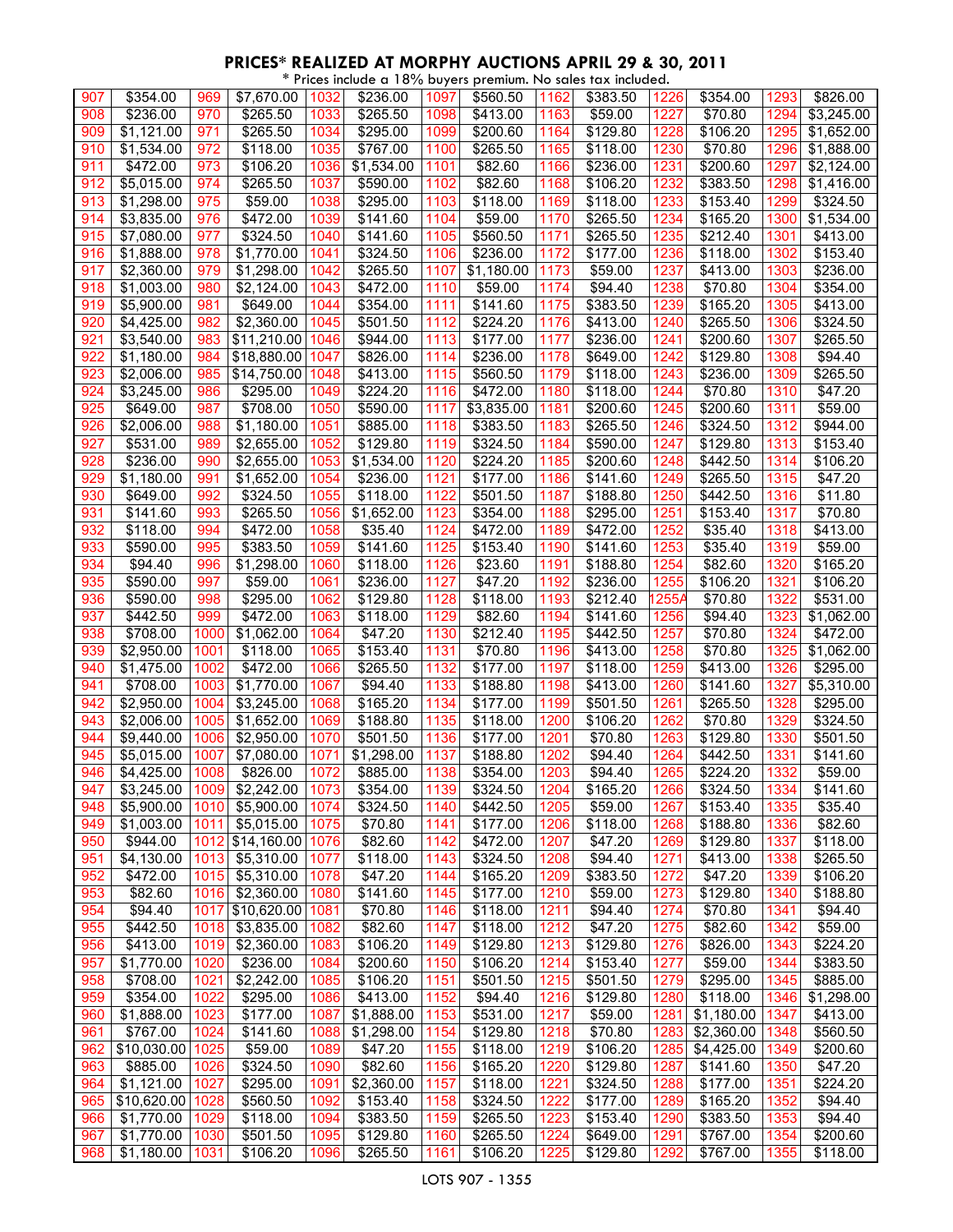\* Prices include a 18% buyers premium. No sales tax included.

| 1356              | \$188.80             | 1422 | \$2,242.00         | 1486 | \$4,130.00 |      | 1549 \$1,888.00      | 1614 | \$94.40    |  |  |
|-------------------|----------------------|------|--------------------|------|------------|------|----------------------|------|------------|--|--|
| 1357              | \$236.00             |      | 1423 \$18,880.00   | 1487 | \$2,360.00 | 1550 | \$944.00             | 1615 | \$165.20   |  |  |
|                   |                      |      |                    |      |            |      |                      |      |            |  |  |
| 1358              | \$129.80             | 1424 | \$212.40           | 1488 | \$4,130.00 | 1551 | \$7,080.00           | 1616 | \$118.00   |  |  |
| 1359              | \$47.20              | 1425 | \$531.00           | 1489 | \$3,245.00 | 1552 | \$1,534.00           | 1618 | \$59.00    |  |  |
| 1360              | \$129.80             | 1426 | \$590.00           | 1490 | \$200.60   | 1553 | \$106.20             | 1619 | \$59.00    |  |  |
| 1361              | \$324.50             | 1427 | \$11,800.00        | 1491 | \$177.00   | 1554 | \$129.80             | 1620 | \$94.40    |  |  |
| $1362$            | \$141.60             | 1428 | \$5,310.00         | 1492 | \$590.00   | 1555 | $\overline{$}236.00$ | 1621 | \$153.40   |  |  |
| 1363              | \$560.50             | 1429 | \$649.00           | 1493 | \$649.00   | 1556 | \$826.00             | 1622 | \$118.00   |  |  |
| 1364              | \$9,440.00           | 1431 | \$649.00           | 1494 | \$129.80   | 1557 | \$649.00             | 1623 | \$236.00   |  |  |
| 1365              | \$8,850.00           | 1432 | \$501.50           | 1495 | \$442.50   | 1558 | \$153.40             | 1624 | \$224.20   |  |  |
| 1366              | \$188.80             | 1433 | \$5,015.00         | 1496 | \$106.20   | 1559 | \$47.20              | 1625 | \$94.40    |  |  |
| 1367              | \$826.00             | 1434 | \$3,245.00         | 1497 | \$295.00   | 1560 | \$767.00             | 1626 | \$106.20   |  |  |
|                   |                      |      |                    |      | \$59.00    |      | \$295.00             | 1627 |            |  |  |
| 1368<br>1369      | \$141.60<br>\$153.40 | 1435 | \$6,490.00         | 1498 |            | 1561 |                      | 1628 | \$129.80   |  |  |
|                   |                      | 1436 | \$413.00           | 1499 | \$1,298.00 | 1562 | \$94.40              |      | \$106.20   |  |  |
| 1370              | \$1,770.00           | 1437 | \$767.00           | 1500 | \$324.50   | 1563 | \$1,062.00           | 1629 | \$94.40    |  |  |
| 1371              | \$649.00             | 1438 | \$59.00            | 1501 | \$70.80    | 1564 | \$295.00             | 1630 | \$188.80   |  |  |
| 1372              | \$200.60             | 1439 | \$354.00           | 1502 | \$59.00    | 1565 | \$442.50             | 1631 | \$129.80   |  |  |
| 1373              | \$153.40             | 1440 | \$1,062.00         | 1503 | \$129.80   | 1566 | \$295.00             | 1632 | \$118.00   |  |  |
| 1374              | \$236.00             | 1441 | \$708.00           | 1504 | \$70.80    | 1567 | \$324.50             | 1634 | \$47.20    |  |  |
| 1375              | $\overline{$47.20}$  | 1442 | \$1,062.00         | 1505 | \$129.80   | 1568 | \$2,655.00           | 1635 | \$236.00   |  |  |
| 1376              | \$59.00              | 1443 | \$324.50           | 1506 | \$70.80    | 1569 | \$383.50             | 1636 | \$70.80    |  |  |
| 1379              | \$118.00             | 1444 | \$177.00           | 1507 | \$118.00   | 1570 | \$501.50             | 1637 | \$1,003.00 |  |  |
| 1380              | \$118.00             | 1445 | \$47.20            | 1508 | \$70.80    | 1571 | \$3,245.00           | 1638 | \$560.50   |  |  |
| 1381              | \$188.80             | 1446 | \$531.00           | 1509 | \$324.50   | 1572 | \$1,298.00           | 1639 | \$1,298.00 |  |  |
| 1382              | \$188.80             | 1447 | \$708.00           | 1510 | \$35.40    | 1573 | \$708.00             | 1640 | \$324.50   |  |  |
| 1383              | 3324.50              | 1448 | \$106.20           | 1511 | \$47.20    | 1574 | \$708.00             | 1641 | \$200.60   |  |  |
| 1384              | \$531.00             | 1449 | \$129.80           | 1512 | \$118.00   | 1575 | \$1,003.00           | 1642 | \$413.00   |  |  |
| 1385              | \$59.00              | 1450 | \$236.00           | 1514 | \$212.40   |      | 1576 \$12,980.00     | 1643 | \$472.00   |  |  |
| 1386              | \$94.40              | 1451 | \$354.00           | 1515 | \$212.40   | 1577 | \$560.50             | 1644 | \$23.60    |  |  |
| 1387              | \$2,124.00           | 1453 | \$708.00           | 1516 | \$94.40    | 1578 | \$442.50             | 1645 | \$129.80   |  |  |
| 1388              | \$295.00             | 1454 | $\sqrt{$2,950.00}$ | 1517 | \$153.40   | 1579 | \$1,416.00           |      |            |  |  |
|                   |                      |      |                    |      |            |      |                      |      |            |  |  |
| 1389              | \$224.20             | 1455 | \$4,720.00         | 1518 | \$106.20   | 1580 | \$442.50             |      |            |  |  |
| 1390              | \$1,770.00           | 1456 | \$767.00           | 1519 | \$265.50   | 1582 | \$265.50             |      |            |  |  |
| 1391              | \$224.20             | 1457 | \$1,652.00         | 1520 | \$472.00   | 1583 | \$501.50             |      |            |  |  |
| 1392              | \$1,416.00           | 1458 | \$885.00           | 1521 | \$1,534.00 | 1584 | \$826.00             |      |            |  |  |
| 1393              | \$1,534.00           | 1459 | \$212.40           | 1522 | \$141.60   | 1585 | \$212.40             |      |            |  |  |
| 1394              | \$1,652.00           | 1460 | \$4,130.00         | 1523 | \$224.20   | 1586 | \$153.40             |      |            |  |  |
| 1395              | \$590.00             | 1461 | \$944.00           | 1524 | \$94.40    | 1587 | \$1,180.00           |      |            |  |  |
| 1396              | \$708.00             | 1462 | \$188.80           | 1525 | \$141.60   | 1588 | \$324.50             |      |            |  |  |
| 1397              | \$129.80             | 1463 | \$383.50           | 1526 | \$106.20   | 1589 | \$324.50             |      |            |  |  |
| 1399              | \$188.80             | 1464 | \$708.00           | 1527 | \$236.00   | 1590 | \$129.80             |      |            |  |  |
| 1400              | \$265.50             | 1465 | \$472.00           | 1528 | \$295.00   | 1591 | \$295.00             |      |            |  |  |
| 1401              | \$118.00             | 1466 | \$324.50           | 1529 | \$200.60   | 1592 | \$82.60              |      |            |  |  |
| 1402              | \$70.80              | 1467 | \$265.50           | 1530 | \$153.40   | 1593 | \$153.40             |      |            |  |  |
| 1403              | \$265.50             | 1468 | \$94.40            | 1531 | \$354.00   | 1594 | \$82.60              |      |            |  |  |
| 1404              | \$141.60             | 1469 | \$590.00           | 1532 | \$885.00   | 1595 | \$560.50             |      |            |  |  |
| 1405              | 3265.50              | 1470 | \$1,770.00         | 1533 | \$1,534.00 | 1596 | \$354.00             |      |            |  |  |
| 1406              | \$118.00             | 1471 | \$1,888.00         | 1534 | \$1,003.00 | 1597 | \$106.20             |      |            |  |  |
| 1407              | \$265.50             | 1472 | \$3,540.00         | 1535 | \$2,655.00 | 1598 | \$94.40              |      |            |  |  |
| 1408              | \$106.20             | 1473 | \$2,950.00         | 1536 | \$295.00   | 1600 | \$141.60             |      |            |  |  |
| 1409              |                      | 1474 |                    | 1537 | \$94.40    | 1601 |                      |      |            |  |  |
|                   | \$1,534.00           |      | \$1,888.00         |      |            |      | \$82.60              |      |            |  |  |
| 1410              | \$531.00             | 1475 | \$1,062.00         | 1538 | \$141.60   | 1602 | \$23.60              |      |            |  |  |
| 1411              | \$1,888.00           | 1476 | \$383.50           | 1539 | \$177.00   | 1603 | \$70.80              |      |            |  |  |
| 1412              | \$944.00             | 1477 | \$354.00           | 1540 | \$153.40   | 1604 | \$141.60             |      |            |  |  |
| $14\overline{13}$ | \$47.20              | 1478 | \$383.50           | 1541 | \$324.50   | 1605 | \$118.00             |      |            |  |  |
| 1414              | \$1,298.00           | 1479 | \$1,888.00         | 1542 | \$708.00   | 1606 | \$47.20              |      |            |  |  |
| 1415              | \$2,655.00           | 1480 | \$767.00           | 1543 | \$265.50   | 1607 | \$47.20              |      |            |  |  |
| 1416              | \$8,260.00           | 1481 | \$383.50           | 1544 | \$413.00   | 1608 | \$59.00              |      |            |  |  |
| 1417              | \$59.00              | 1482 | \$590.00           | 1545 | \$590.00   | 1609 | \$59.00              |      |            |  |  |
| 1418              | \$324.50             | 1483 | \$82.60            | 1546 | \$560.50   | 1610 | \$59.00              |      |            |  |  |
| 1419              | \$413.00             | 1484 | \$590.00           | 1547 | \$165.20   | 1612 | \$47.20              |      |            |  |  |
| 1421              | \$59.00              | 1485 | \$1,180.00         | 1548 | \$767.00   | 1613 | \$35.40              |      |            |  |  |